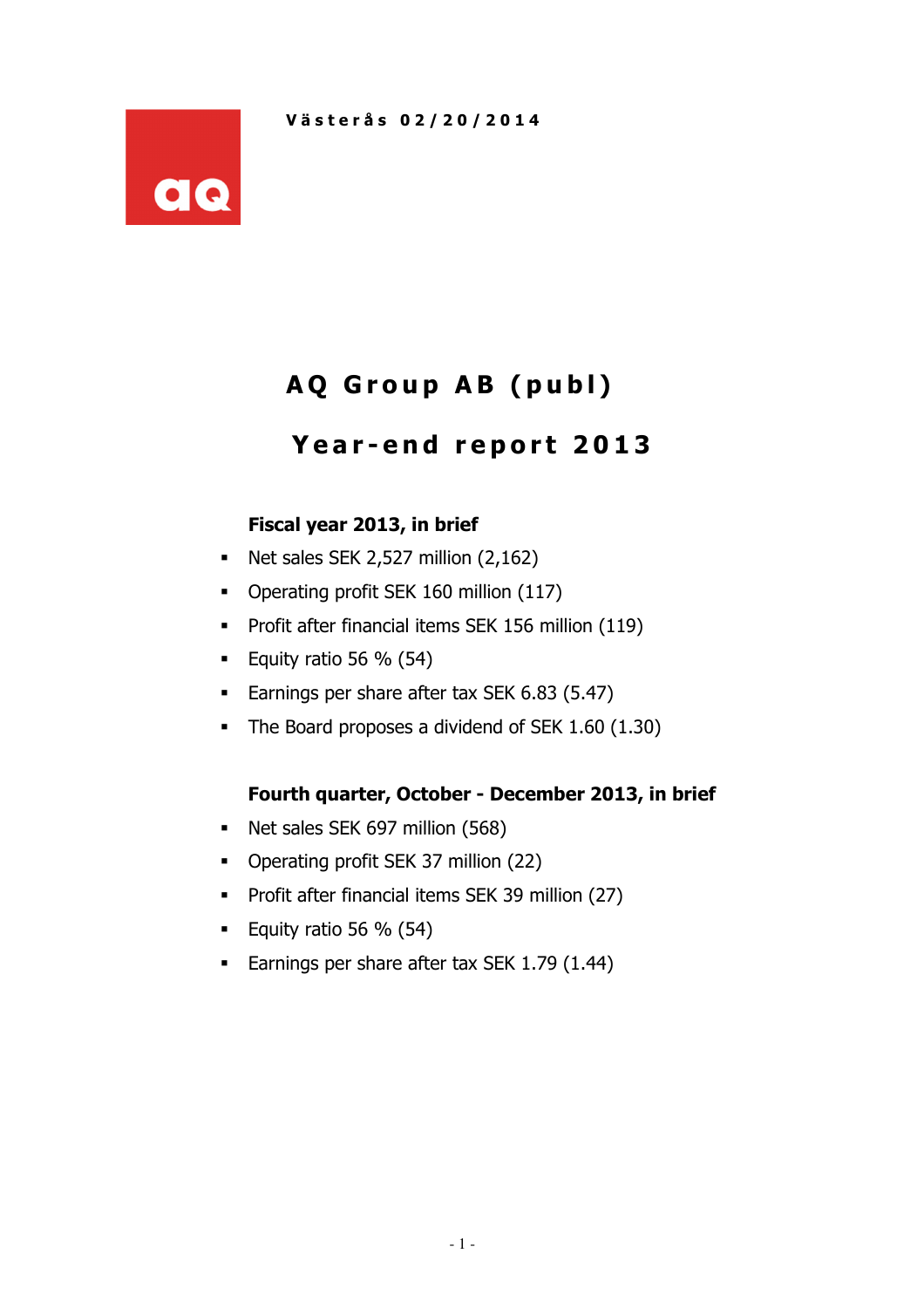#### Fiscal year 2013 and fourth quarter

Net sales in the fourth quarter was SEK 697 million (568), an increase with SEK 129 million compared with the same period previous year. The sales excluding acquisitions and currency effects increased by 12 %.

Net sales for the fiscal year was SEK 2,527 million (2,162), an increase of SEK 365 million compared with previous year. Sales excluding acquisitions and currency effects increased with 3%.

Operating margin in the fourth quarter was SEK 37 million (22) and for the full year SEK 160 million (117), an increase by 37 %.

Equity at year-end was SEK 885 million (784) for the group.

#### Significant events during the fiscal year

AQ Enclosure Systems AB acquired the assets of Arkivator Machine Systems AB, which was filed for bankruptcy. The transaction was made as a cash transaction and the operation was taken over on September 4, 2013. Arkivator Machine Systems is a leading supplier of machines for the packaging industry and is involved all steps from product development, through prototype to serial production, field support and after sales services. The business has continued in AQ Enclosure Systems AB in Falköping, Sweden. The acquired business showed a minor loss during the year.

AQ Segerström & Svensson AB acquired the assets of Industriell Plåt Produktion AB, which was filed for bankruptcy. The transaction was made as a cash transaction. The operations was taken over on October 1, 2013 and continued in location of Lyrestad, Sweden. Industriell Plåt Produktion AB is a leading supplier of exhaust systems and tubes for small and medium series production and is involved in all steps from product development, through prototype to serial production, and spare parts. The business has shown a positive result during the year.

During the year, investments of SEK 47 million in tangible assets have been made in the group.

The project to reduce capital in the group's inventories, which started in 2013, has not reached a satisfactory result. The inventories have been reduced by 56 million, excluding acquired businesses. The project will continue and the group has put in additional resources to continue the reduction of inventories.

We have during the year received several awards from our customers, which we are proud of. "We are reliable" is established as a stable backbone in the company.

Our operations in Mexico and India have continued low volumes, but we have confidence in the business long term and work actively to increase the business volumes.

#### Significant events after the end of the period

The board of directors has given management the task to apply for the company to be listed on Nasdaq OMX.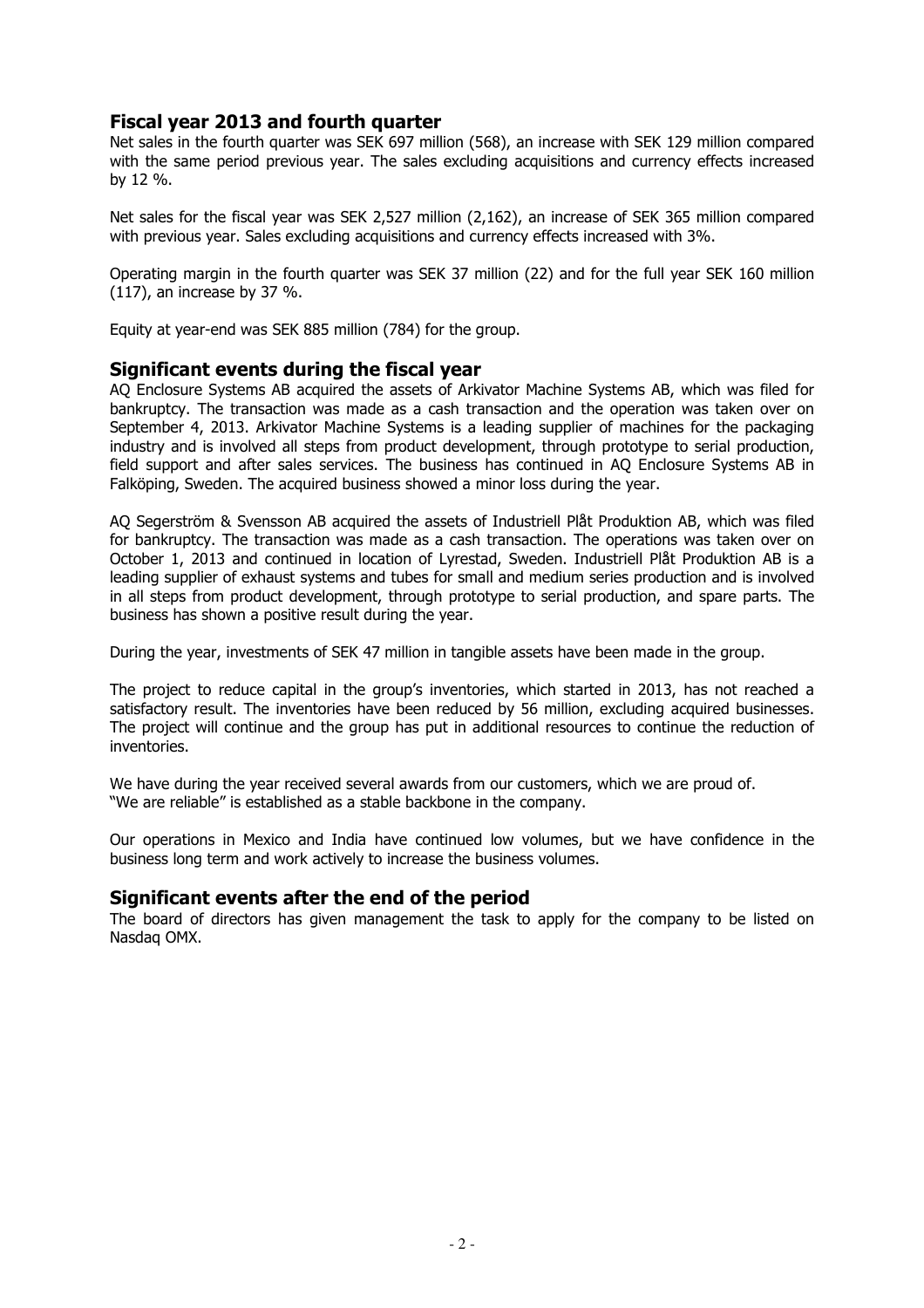#### Information of parent company

The parent company, AQ Group AB, focuses primarily on leadership and development of the Group. Company sales are, as in previous years, almost exclusively of sale of management services to subsidiaries. Purchases from the subsidiaries do not exist to any appreciable extent.

#### The drawing up of the interim report

The interim report has been prepared in accordance with the Swedish Annual Accounts Act as well as IFRS, applying IAS 34, Interim Financial Reporting, which contains general requirements for the design, structure and minimum information requirements in the interim report. The accounting and valuation principles applied are the same as used in the latest annual report for 2012. The report has not been audited.

#### Significant estimates and evaluations for accounting purposes

The Board has in preparing the interim report found no record that would be especially exposed from a risk point of view and thus induce significant adjustments to future periods.

#### Future prospects

The board of directors is currently assessing sales and profits for the full year 2014 will be slightly better compared to 2013.

The Group strives for continued profitable growth within its business areas. The growth will be achieved both organically and through acquisitions.

#### AQ in brief

AQ is a leading supplier to demanding industrial customers and is listed on AktieTorget.

The Group operates in two business segments *Component* which produce transformers, cabling, mechanical parts, stamped sheet metal and plastic injection molding and Systems which produces systems, automation and power solutions and assemble complete machines in close cooperation with customers.

#### **The Group's Income Statement (KSEK)**

|                                                 | Q4 2013   | Q4 2012   | Acc 2013      | Acc 2012   |
|-------------------------------------------------|-----------|-----------|---------------|------------|
| Net sales                                       | 696 544   | 567823    | 2 5 2 7 3 7 2 | 2 162 033  |
| Other operating income                          | 13990     | 21 4 1 3  | 35 543        | 41886      |
| Operating expenses                              | $-673264$ | $-566941$ | $-2403120$    | $-2086922$ |
| <b>Operating profit</b>                         | 37 269    | 22 294    | 159795        | 116 997    |
| lResult from financial items                    | 1507      | 4 3 6 6   | -3 303        | 1576       |
| <b>IProfit after financial items</b>            | 38776     | 26 660    | 156 492       | 118 573    |
| Tax on profit for the year                      | -6485     | $-683$    | -33 369       | $-19939$   |
| Net profit for the year                         | 32 291    | 25 977    | 123 123       | 98 633     |
| Earnings per share after full tax <sub>1)</sub> | 1,79      | 1,44      | 6,83          | 5,47       |
| Net margin %                                    | 5,6%      | 4,7%      | 6.2%          | 5,5%       |
|                                                 |           |           |               |            |

1) Earnings per share after taxes attributable to the parent company's shareholders.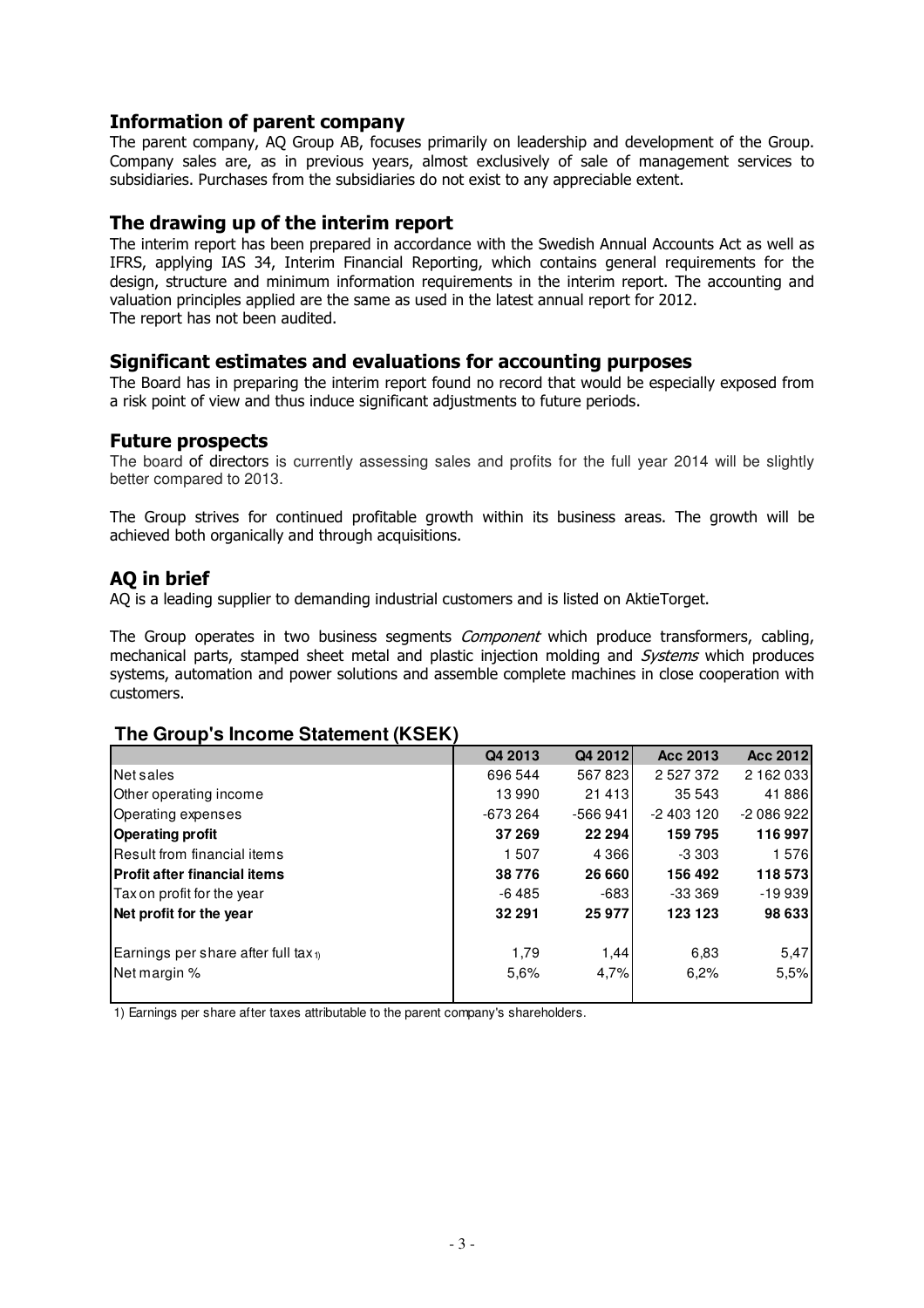### **The Parent Company's Income Statement (KSEK)**

|                                     | Q4 2013  | Q4 2012        | Acc 2013 | Acc 2012 |
|-------------------------------------|----------|----------------|----------|----------|
| Net sales                           | 12 2 8 1 | 13 2 2 1       | 40 080   | 49 437   |
| Other operating income              | 13       | 9370           | 14       | 9370     |
| Operating expenses                  | $-4027$  | $-2579$        | $-21003$ | $-15403$ |
| <b>Operating profit</b>             | 8 2 6 8  | 20 012         | 19092    | 43 404   |
| Result from financial items         | 17810    | 2065           | 7766     | 3725     |
| <b>Profit after financial items</b> | 26 077   | 22 0 77        | 26858    | 47130    |
| Appropriations                      | 4 3 0 0  | 8 2 0 0        | 3050     | 8 2 0 0  |
| Tax on profit for the year          | $-3262$  | -7 9951        | $-5440$  | $-14590$ |
| Net profit for the year             | 27 115   | <b>22 2821</b> | 24 4 68  | 40740    |

## **Balance Sheet (KSEK)**

|                                     | Group   |          | <b>Parent company</b> |         |  |
|-------------------------------------|---------|----------|-----------------------|---------|--|
| <b>Assets</b>                       | Q4 2013 | Q4 2012  | Q4 2013               | Q4 2012 |  |
| <b>Fixed assets</b>                 | 350811  | 337858   | 338419                | 301919  |  |
| Inventories                         | 442397  | 466 695  |                       |         |  |
| <b>Other current receivables</b>    | 717308  | 583828   | 302723                | 227493  |  |
| lCash and bank balances             | 67 5 66 | 55 893   | 11 151                | 10 004  |  |
| <b>Total assets</b>                 | 1578082 | 1444274  | 652 294               | 539416  |  |
| <b>Equity and liabilities</b>       |         |          |                       |         |  |
| Equity                              | 885403  | 783 551  | 310676                | 309 652 |  |
| Untaxed reserves                    |         |          | 37590                 | 31 140  |  |
| Interest-bearing liabilities        | 244 097 | 252042   | 71 062                | 49 0 39 |  |
| <b>Other liabilities</b>            | 448 582 | 408 680  | 232 966               | 149585  |  |
| <b>Total equity and liabilities</b> | 1578082 | 1444 274 | 652 294               | 539416  |  |
| <b>Equity ratio</b>                 | 56%     | 54%      | 52%                   | 62%     |  |

## **Cash Flow Analysis (KSEK)**

|                                          | Group    |           | <b>Parent company</b> |          |
|------------------------------------------|----------|-----------|-----------------------|----------|
|                                          | Acc 2013 | Acc 2012  | Acc 2013              | Acc 2012 |
| Net operating profit/loss                | 159795   | 116997    | 19092                 | 43 4 04  |
| l Result from financial items            | $-1204$  | $-1288$   | 1807                  | 4 0 2 5  |
| Income tax paid                          | -35 122  | $-19616$  | -7 705                | -2       |
| Non-cash transactions                    | 51898    | 50 328    | 271                   | $-200$   |
| Changes in working capital               | $-38557$ | $-101842$ | $-36561$              | $-20374$ |
| Cash flow from investing                 | $-93366$ | $-132823$ | 24 5 30               | $-77604$ |
| Cash flow from financing activities      | $-31694$ | 84 650    | $-1422$               | 33 4 6 7 |
| Increase/reduction of liquid funds       | 11751    | $-3592$   | 11                    | $-17283$ |
| Liquid funds at beginning of year        | 55893    | 58 078    | 10 004                | 27 346   |
| Exchange rate difference in liquid funds | $-77$    | 1407      | 1 1 3 6               | -59      |
| Liquid funds at end of period            | 67 566   | 55893     | 11 151                | 10 004   |